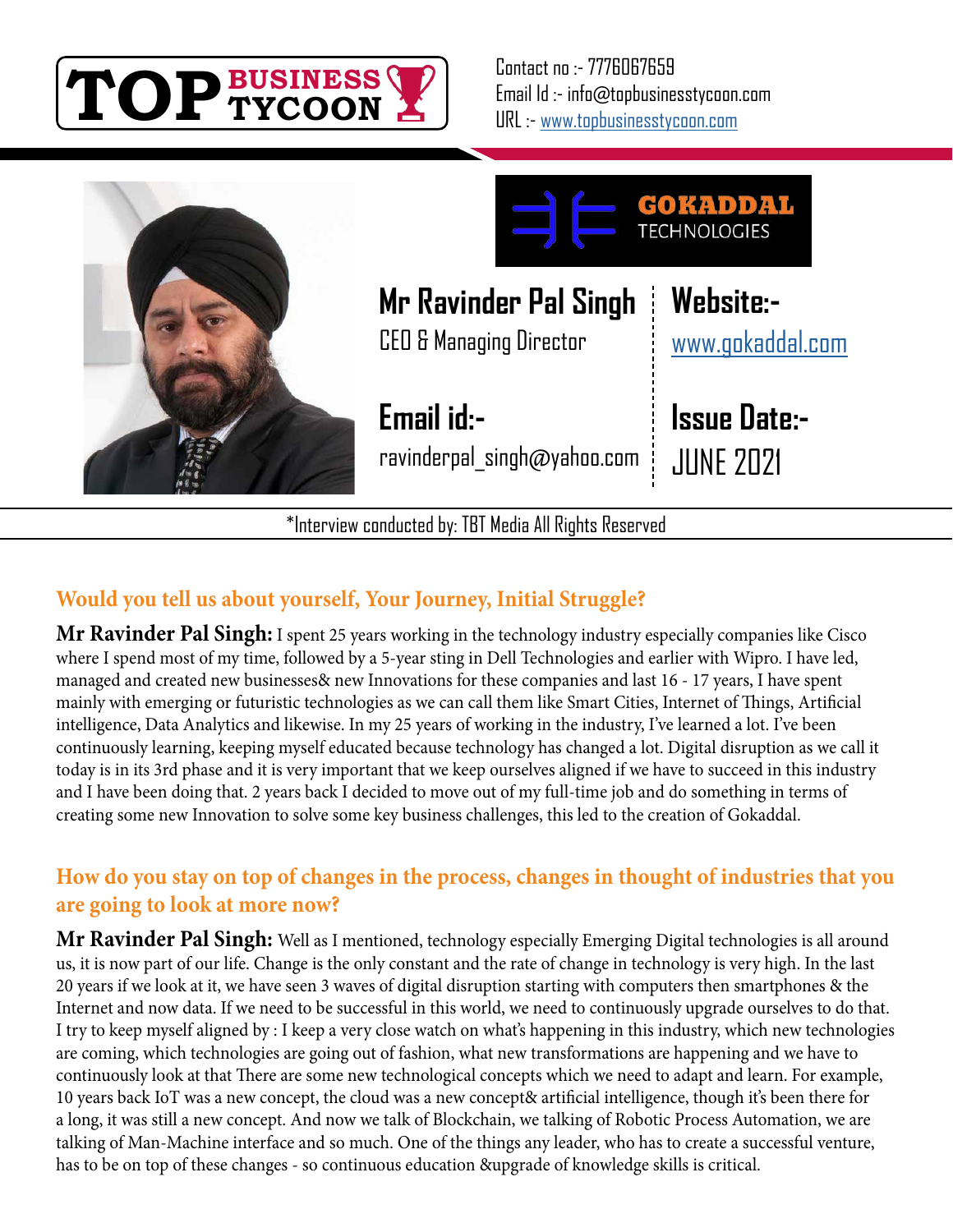# **Gokaddal Technologies**

#### **What incident had most influenced your career choice?**

**Mr Ravinder Pal Singh:** Yes there is definitely one incident I would like to quote. When I did my 12th, like any other aspirant way back in the early 90s I was looking for getting into an MBBS. I was in Kashmir at that time and that was the beginning of a very turbulent period in that state, so exams got postponed and cancelled multiple times, we would have wasted close to around 2 years to do what typically happens in one year. One fine day I got my result and I was selected for MBBS. My whole family& friends were very excited but it was short-lived. Only to find after few days that they just cancelled that list, because a lot of students couldn't attend the exams due to curfews and somebody went to High Court and they cancelled the result. That created some depression kind and we started exploring alternate options, like engineering or BSc or business administration.

I was not keen to follow any of these because almost every other student was getting into these. Then I happened to know about College in Bangalore which was offering engineering in Computer Sc. Computers and Computer engineering was definitely very exciting thing then, I'm talking about 1990-91and that caught my attention. Though in my whole family, nobody had ever seen a computer. I thought maybe this is something that will set me aside so I applied, got selected, came to Bangalore& joined that college. That changed the whole thing, you know instead of being a doctor somewhere or being maybe a government official in some state or district which I was thinking earlier, thanks to my education, in last 25 years I have seen the world. I have worked in multiple countries, have been to more than 38 countries and got to learn a lot.

## **What/Who Inspires Gokaddal Technologies to start a digital solutions exchange cloud platform? How is it going for you (The Business)?**

**Mr Ravinder Pal Singh:** I mentioned last 10-15 years of my career has been mainly working with digital transformation technologies. One of the gaps me and my colleagues saw very clearly was that unlike technology products, where we now have a lot of resources and platforms available, Digital Solutions do not really have any common platform or a hub where stakeholders like digital solution providers or solution buyers or solution developers can converge. Since this market is growing very fast and digital has already become the new normal, any business or organization today cannot survive without digital technologies.

So it is very critical to have a medium where all these stakeholders can come and virtually transact. This was the basis of what led us to decide & create GOKADDAL as one of the first such platforms globally. In the last one and a half years when we started, we have tried to build the first phase of this platform. Unfortunately, due to pandemic issues, things got a bit delayed but we had our own share of success. As of today, we have more than 57 digital solutions on the platform and we are focused on multiple geographies like India Middle East Africa and now looking to Europe and North America as well

### **What kind of support you needed when you started Gokaddal Technologies?**

**Mr Ravinder Pal Singh:** When we started the first and foremost thing we required was financial support as the first investment which is very critical for any startup. I got to have 2 of my ex-college mates come and support me & eventually become Co-founders with me to launch this startup. Also, my last 25 years of industry network helped a